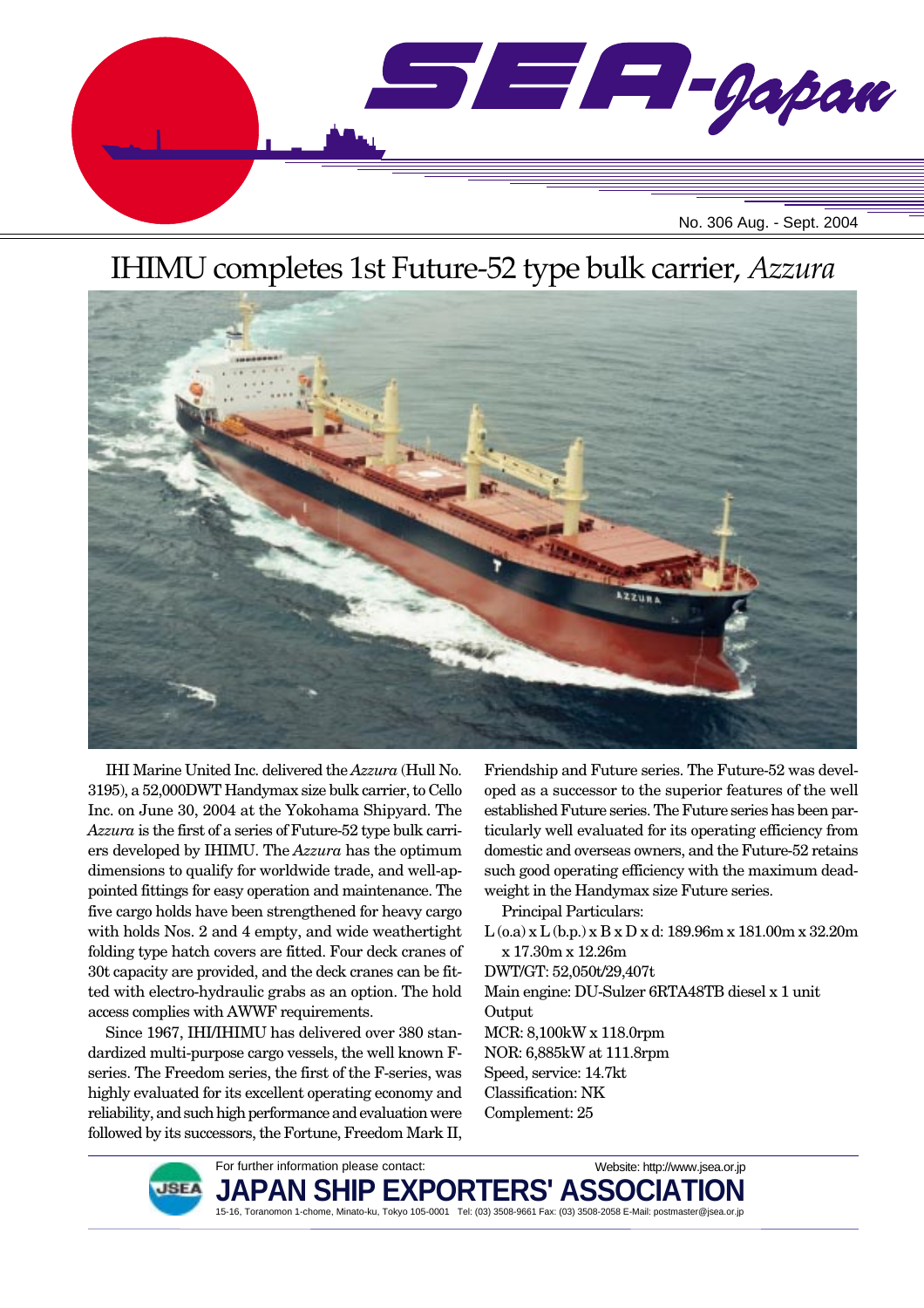# MHI completes New Camellia for NYK Line

Mitsubishi Heavy Industries, Ltd. (MHI) has completed the 19,961GT car/passenger ferry, *New Camellia* (HN: 1104), for NYK Line at its Shimonoseki Shipyard. The ferry is operated by Camellia Line and is now plying between Hakata, Japan and Pusan, Korea, with a schedule of six voyages a week. The ferry was built to replace the previous ferry, *Camellia* (15,439GT). The *New Camellia* can navigate at a speed of 23.5 knots, 2.5 knots faster than the predecessor, and shortens the voyage by six hours between two cities. This has also improved transport of fresh vegetables



and fish, and refrigerated freight. The increase in the number of crossings a week from three to six has improved the convenience to shippers. Moreover, the larger ship size increases container loading capacity from 170TEUs to 220TEUs. The ferry can transport vehicles (trucks), special cargoes, and heavy cargoes based on the RO/RO method, which could not be transported by conventional ships on the route. Passengers' cars can also be carried.

Principal particulars Dimensions: L (o.a.) 170.0m x B 24.0m x Draft 6.0m DWT/GT: 4,642t/19,961t Passengers: 522 Cargo loading capacity: 220TEUs and 40 passenger cars Main engine: Medium speed diesel x 2 units MCR: 26,920ps Speed, service: 23.5kt

# MES completes general cargo/container carrier, Star Japan

Mitsui Engineering & Shipbuilding Co., Ltd. (MES) has delivered the *Star Japan* (HN: 1532), a general cargo/ container carrier, to Grieg Shipping A/S of Norway at its Tamano works. The *Star Japan* is the second vessel of the series built for the Grieg group after the first vessel, *Star Juventus* (HN: 1531) built for Grieg International II A/S in May 2004.

These vessels are the so-called open hatch type bulk carrier with boxshaped cargo holds with hatch openings of the same size (length and breadth) as each hold for efficient loading of a variety of cargoes such as unitized cargoes of forestry products (papers, pulps and timbers), containers and bulk cargoes.

The vessel has a double-hull structure, and is equipped with a pair of self-traveling gantry cranes of MES make with advanced technology on the upper deck for efficient cargo handling.

To achieve the maximum cargo intake both on deck and in cargo holds, the accommodation space is designed in slim proportions and located far aft. The bow and stern thrusters and the Becker rudder achieve high maneuverability. The wheelhouse is designed for one-man-bridge operation. To secure the aft view from wheelhouse, two cylindrical funnels and spiral ladders are arranged. Free-falling type lifeboats are equipped.

Principal particulars of the *Star Japan*

- L (o.a.) x L (b.p.) x B x D x d: 198.00m x 187.00m x 31.00m x 19.00m x 12.00m
- DWT/GT: 46,387t (at 12.3m draft)/ 32,844t
- Main engine: Mitsui-MAN B&W 6S60MC diesel x 1 unit MCR: 10,520kW x 96rpm Speed, service: 16.55kt Complement: 29 (max.) Classification: DNV Completion: June 30, 2004

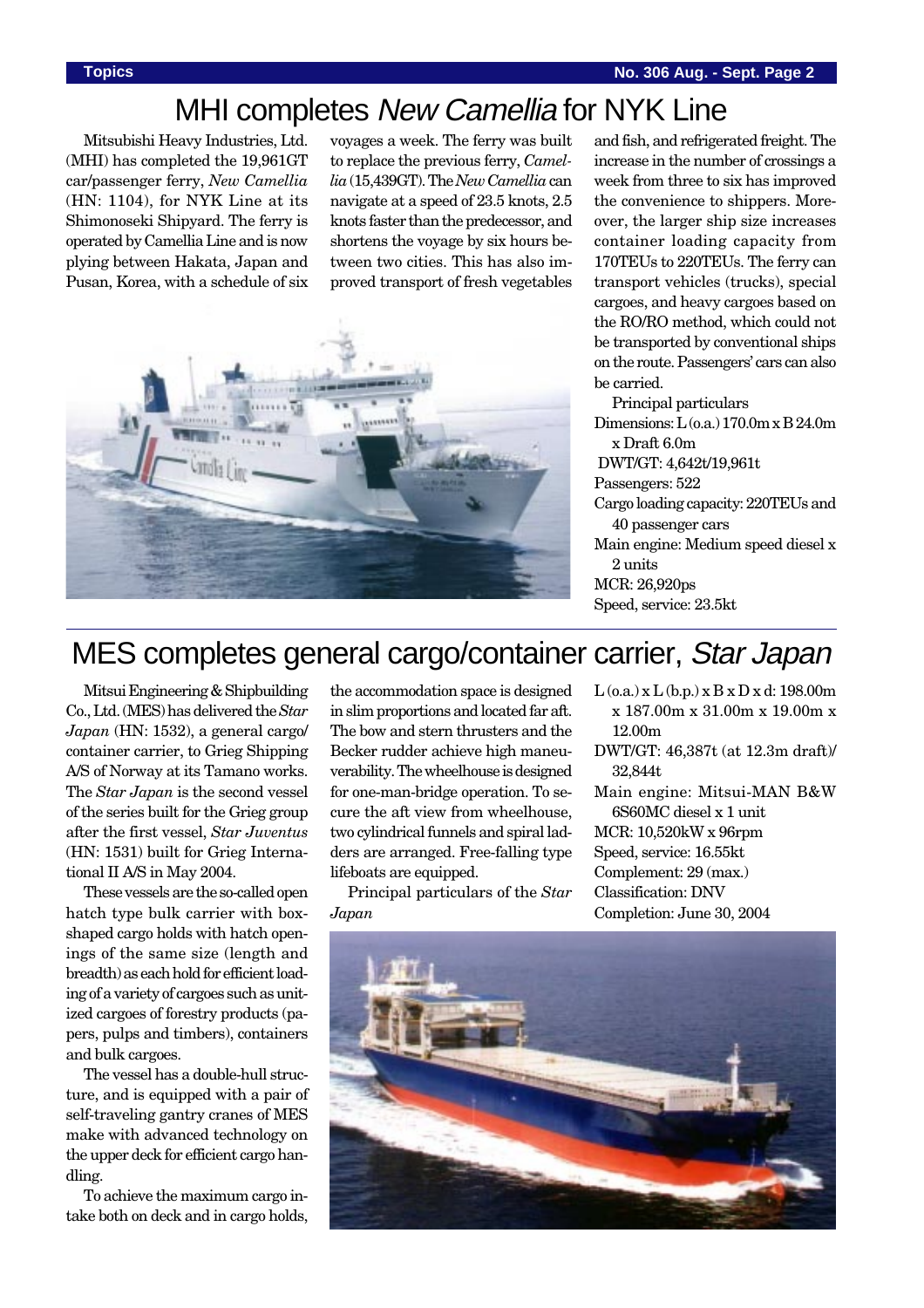# Kawasaki delivers Clipper Sky to Bergesen

Kawasaki Shipbuilding Corporation (Kawasaki) has delivered the LPG carrier, *Clipper Sky* (HN: 1543), to Partrederiet Clipper Sky DA. The carrier is the last of a series of five LPG carriers for which construction orders were placed by Bergesen D. Y. ASA and Solvang ASA of Norway with Kawasaki. The *Clipper Sky* has a cargo capacity of 59,200m3 and is now operated by Solvang. The carrier is the 37th LPG carrier built by Kawasaki.

The *Clipper Sky* has four cargo tanks of the independent tank type that allows contraction of the tanks due to liquefied cargoes (LPG and  $NH<sub>3</sub>$ ) at low temperatures. The cargo tanks are constructed with special steel durable to the lowest temperature of minus 50°C and insulated with urethane foam. Reliquefaction units using three-stage compressors, cargo heaters, vaporizers, booster pumps, and aeration fans are also provided to facilitate cargo handling at ports. The carrier also has two deck tanks (300m<sup>3</sup> and 180m<sup>3</sup>) on the upper deck, which reduces the time required for gas replacement due to change of the type



of cargo since the replacement can be performed during navigation.

The main engine is the fuel-saving super-long stroke, 2-cycle low-speed Kawasaki-MAN B&W type. The Kawasaki SEA-ARROW bow and Rudder Bulb System with Fins are installed to increase propulsion efficiency. The use of an electric-control lubrication system for the main engine also reduces the consumption of lubricant for cylinders. The engine and cargo section operation is also totally managed by an integrated automation system. Various components and

valves of both sections can be monitored and controlled at the central control room.

Principal particulars:

 $L$ (o.a.) x  $L$ (b.p.) x  $B$  x  $D$  x d: 204.915m x 200.45m x 32,20m x 20.20m x 12.00m

DWT/GT: 44,617t/35,158t Cargo tank capacity: 59,363m3 Main engine: Kawasaki-MAN B&W 5S60MC-C diesel x 1 unit MCR: 11,275kW x 105rpm Speed, service: 16.55kt Complement: 31 Classification: DNV

# SHI-ME delivers Panamax bulk carrier, MYKALI

Sumitomo Heavy Industries Marine & Engineering Co., Ltd. (SHI-ME) delivered a 76,400 MTDW Panamax bulk carrier, *Mykali*, to Rain Lily Inc., at the Yokosuka Shipyard on June 17, 2004. The vessel has seven cargo holds and seven cargo hatches suitable for carrying dry bulk cargoes,

such as coal, iron ore and grain. The hull form is optimized to achieve both large deadweight and high propulsive efficiency. The Sumitomo Stern System (SILD, NBS propeller and HLES rudder) saves fuel consumption and improves maneuverability. The hull structure is designed in compliance



with the classification requirements for the Safe Hull notation. Water ingress detection and alarm system for cargo holds further enhances safety of the vessel. Water ballast tanks are heavily coated with epoxy based paint with backup anodes for corrosion protection. Centralized control system is provided for efficient handling of water ballast. The system is monitored and controlled remotely from accommodation quarters.

Principal Particulars L (o.a.) x B x D x d: 225m x 32.26m x 19.30m x 14.00m DWT/GT: abt. 76,400t/39,818t Cargo capacity: abt. 90,600m3 Main engine: Mitsui MAN B&W 7S50MC-C diesel x 1 unit Speed, service: 14.5kts Complement: 25 Classification: ABS, ACCU, SH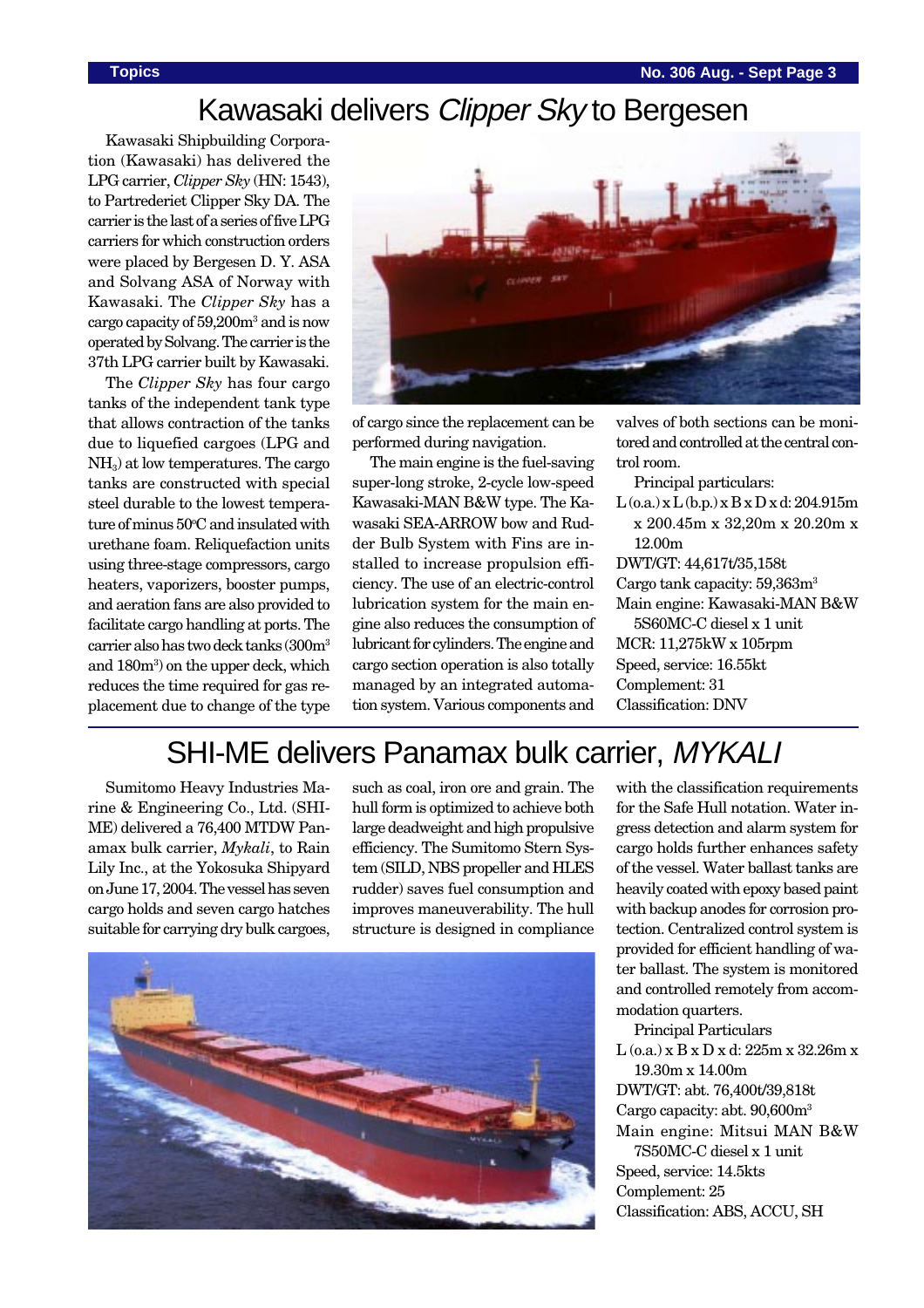### **Topics No. 306 Aug. - Sept. Page 4**

# Namura completes 229,000DWT ore carrier, Gaia Pegasus

Namura Shipbuilding Co., Ltd. has completed the construction and delivery of *Gaia Pegasus* (Hull No. 247), an ore carrier for Elara Maritima S.A. at its Imari Shipyard. The vessel is the second of the 229,000 DWT ore carrier series developed and delivered by Namura. The vessel has five cargo holds and nine cargo hatches, with two longitudinal bulkheads in the cargo area. The hatch covers are the onepanel, double-skin, side rolling type with chains for opening and closing, and each cover is operated by one hydraulic oil motor. The vessel is equipped with a long stroke, low-revolution and fuel-efficient 2-cycle supercharged diesel engine, which drives a large diameter propeller achieving superior propulsive performance combined with the vessel hull form based on Namura's latest technology and long experience. Special considerations were also given to safety, safeguards against environmental pollu-



tion, labor saving and operational economy.

Principal particulars: L(o.a.) x B x D x d: 319.58m x 54.00m x 24.30m x 18.10m DWT/GT: 229,186mt/113,929t Cargo hold capacity:  $146,958m<sup>3</sup>$ 

(grain) Main engine: MITSUBISHI 6UEC85LSII x 1 unit Output: 30,500ps x 76rpm Classification: NK Speed: 15.1kt Completion: May 26, 2004

# Naikai completes 45,900DWT product tanker, High Energy

Naikai Zosen Corporation has completed construction of the 45,000DWT product tanker, *High Energy* (HN: 683), for Diamond Product Tanker S. A. at the Setoda Shipyard. The tanker has the maximum permissible beam to go through the Panama Canal and has the double hull construction in compliance with MARPOL treaty. Cargoes include petroleum products such as light and heavy oils, crude oil,

palm oil, etc. The total cargo tank capacity is 54,000m3 . Twelve cargo oil tanks and two slop tanks are provided. Four types of cargoes (four groups) can be loaded simultaneously. The load capacity is designed to be 25% volume for each tank. Cargoes are unloaded with four electric motor drive screw pumps of 800m3 /h capacity. The *High Energy* has a slender hull to achieve high speed. A high forecastle is pro-



vided to prevent the bow from swashing and increases seaworthiness as a high-speed medium range product tanker, attaining energy saving. Moreover, adoption of a special rudder facilitates ship maneuvering in a narrow port. Thus the ship operation efficiency has increased totally. The accommodation quarters is isolated from the engine casing to decrease noise and vibration. The crew can enjoy quiet free time at their accommodation quarters.

Principal particulars L (o.a.) x B x D x d: 179.90m x 32.20m x 19.25m x 11.65m DWT/GT: 46,874t/28,245t Cargo tank capacity: 54,907.5m3 Complement: 25 Main engine: Hitachi-B&W 6S50MC-C diesel x 1 unit NCR: 8,530kW x 123min-1 Speed, max. trial: 16.464kt Speed, service: 15.7kt Classification: NK Completion: June 28, 2004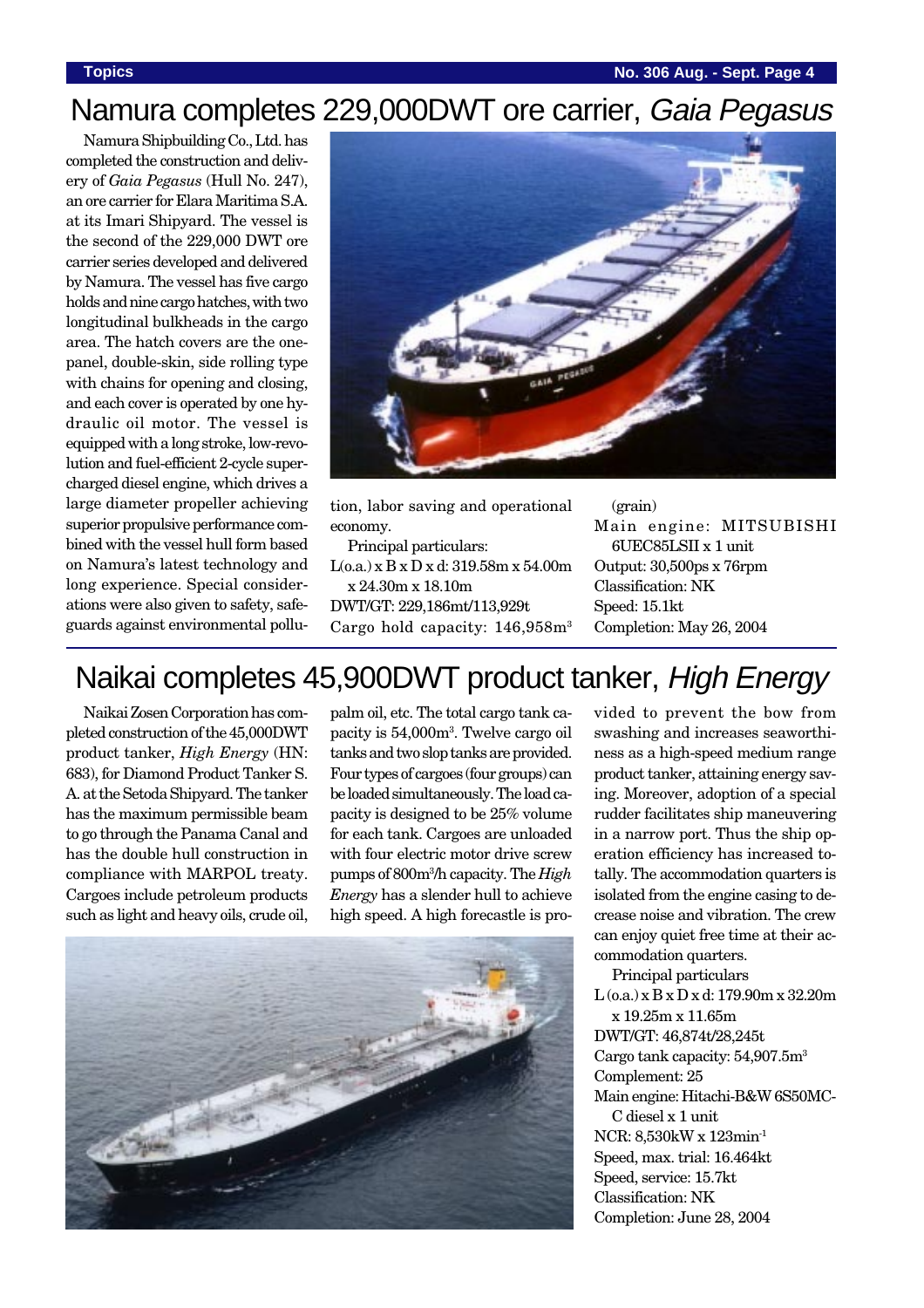## Courageous Ace wins the Award of The Ship of The Year 2003: Associated awards go to 10,000GT high-speed RO/ROs

The Society of Naval Architects of Japan (SNAJ) has awarded its 14th Ship Of the Year 2003 Award to the *Courageous Ace*, a 57,000GT pure car carrier, built by Minaminippon Shipbuilding Co., Ltd. for Courageous Shipholding S. A. The award ceremony took place at the Nippon Kaiun Club in Tokyo on July 20. The *Courageous Ace* can carry 6,400 vehicles (ordinary passenger cars) at a navigation speed of 20 knots and is now operated by Mitsui OSK Line.

The main features of the ship are its bow design that reduces wind pressure on the superstructures during navigation. This also helps maintain the straight course. Thus, reduction of fuel consumption is achieved, decreasing  $CO<sub>2</sub>$ ,

 $NO<sub>x</sub>$ , and  $SO<sub>x</sub>$  emissions. This new design for the PCC (see photo) has been developed by the joint efforts of Mitsui OSK Line and Universal Ship-



*Courageous Ace*

### **Universal Shipbuilding moves to new address**

Universal Shipbuilding Corporation is moving to the following address in August 2004 and will commence



*Universal's new office building*

building Corporation. Principal particulars of the *Courageous Ace* are: Type of ship: Car

and truck carrier  $L$  (o.a.)  $x B x D$ : 198.00m x 32.20m x 33.70m

Gross tonnage: 57,000t

operation as from Monday 16th August 2004.

New address: Muza-Kawasaki Central Tower 14-15F, 1310, Omiya-cho, Saiwai-ku, Kawasaki, Kanagawa Pref., 212-8544 Japan Tel: +81-44-543-2700

Fax: +81-44-543-2710 **Imabari moves to new**

### **address**

Imabari Shipbuilding Co., Ltd. will move its Tokyo Head Office to the new address shown below in June 2004. The building will be renamed "Hibiya Marine Building" in October 2004.

New address: 11th Floor, Asahi Seimei Hibiya Bldg. 5-1, Yurakucho 1-chome, Chiyoda-ku, Tokyo 100-0006, Japan Tel: +81-3-3500-8868 Fax: +81-3-3500-8873



*Sunflower Tokyo*

Car carrying capacity: 6,400 units (small car equivalent) Navigation area: International Main engine: 14,160kW Speed, service: 20.0kt

The associated awards were given to 10,000GT class coastal high-speed RO/RO ships featuring very low fuel consumption. The ships are the *Himawari 5, Himawari 6, Sunflower Hakata,* and *Sunflower Tokyo*, owned and operated by Japanese enterprises. These vessels were all built at the Shimonoseki Shipyard of Mitsubishi Heavy Industries, Ltd.

Special attention was paid to the study of suitable deadweight and vehicle loading capacity, and the development of hull form to improve the propulsive performance and especially save fuel oil consumption. As a result, the new vessels can reduce the duration of the voyage by 4 hours and increase vehicle-loading capacity by 30% compared with the previous six vessels.

Principal Particulars of the RO/RO ships are:

 $L$  (o.a.) x  $L$  (b.p.) x  $B$  x  $D$  x d: 166.90m x 158.00m x 27.00m x 23.27m (at upper deck) x 6.60m

DWT/GT (Japanese): 6,200t/10,500t Main Engine: 9UEC52LSE diesel x 1 unit

Speed, service: 23.0kt

Loading Capacity of Vehicles

12m trailer chassis: 160 units

Ordinary cars: 251 units

Complement: Crew: 15; Passengers: 12

Classification NK